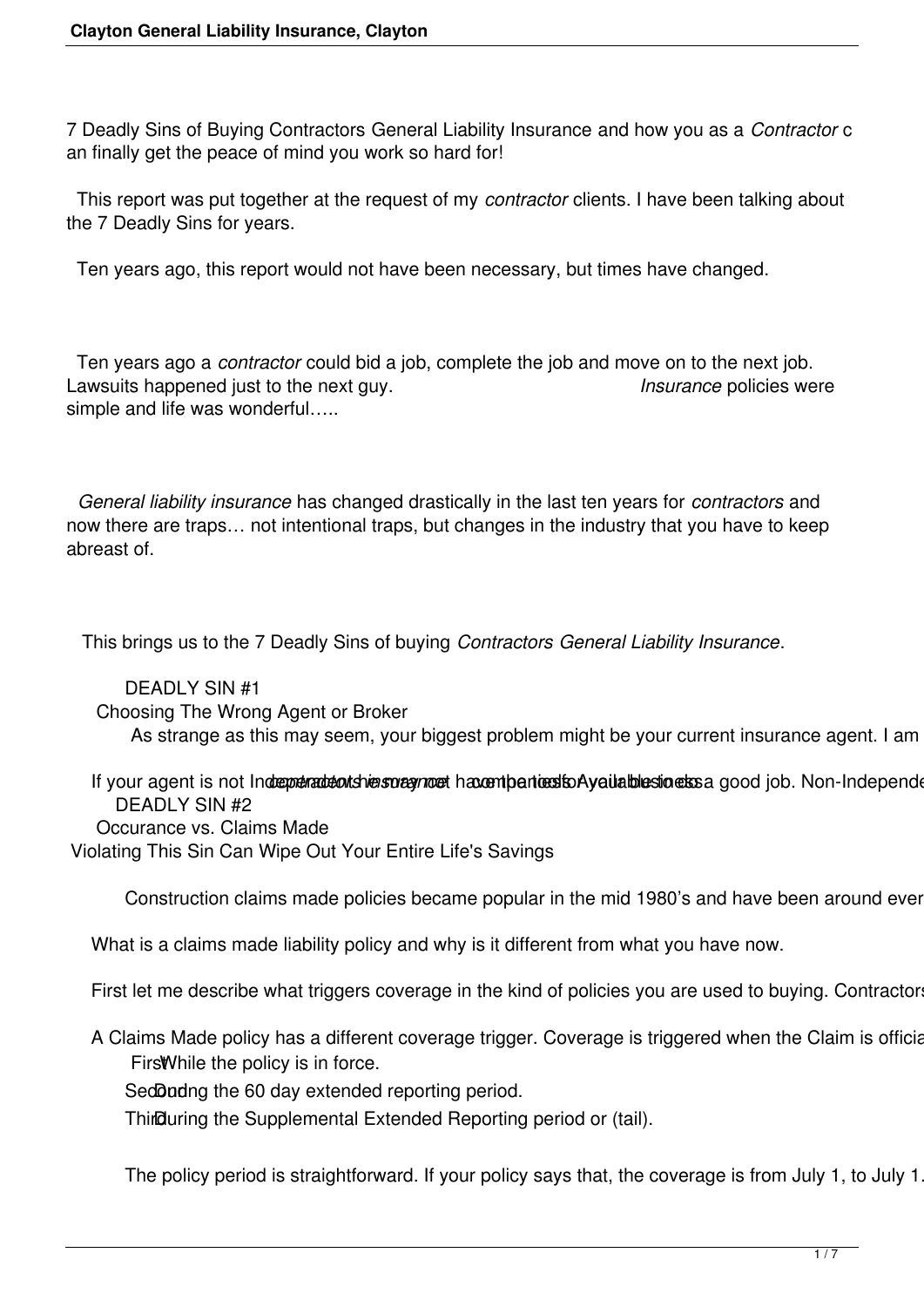The 60 day extended reporting period is the first 60 days after the policy has expired. An example wo The Supplemental Extended reporting period is an endorsement that you, the contractor, can purchas Claims Made Policies and how the Policy Protects You!

1) You the contractor, are building a home, with the home 60% complete one of your employees knocks

- 2) You the contractor are building a home; a neighborhood kid sneaks onto the property at night and get
- 3) You the contractor have a claims made policy for 5 years. During this period of time, you built five hor
- 4) You the contractor decide to retire and you do not buy the extended coverage. If a claim is brought w

If a claim is reported after the 60 day, automatic reporting period is up and you did not purchase the e Another term that is used is the "Retro Date" The retro date is most often the day the contractors police How Insurance Companies Rate Claims Made Policies Forms.

When a contractors insurance company begins to offer Claims made coverage, they know that in the If you want to leave that insurance company and go to another insurance company you will have to po I generally recommend to my contractor clients that you purchase the traditional occurrence form poli-

## DEADLY SIN #3 Insurance Company Rating

Insurance Companies are given a grade; just think about the grades you received in high school or college. A,B,C,D,F. Insurance Companies are given a grade; just think about the grades you received in high school A contractors insurance company with less than a "B" rating can be a potential problem for two reasor If you do not know your Company Rating feel free to call my office at any time, we will be glad to look Risk Retention Groups:

In the last 5 years several groups have set up a quasi insurance company called risk retention groups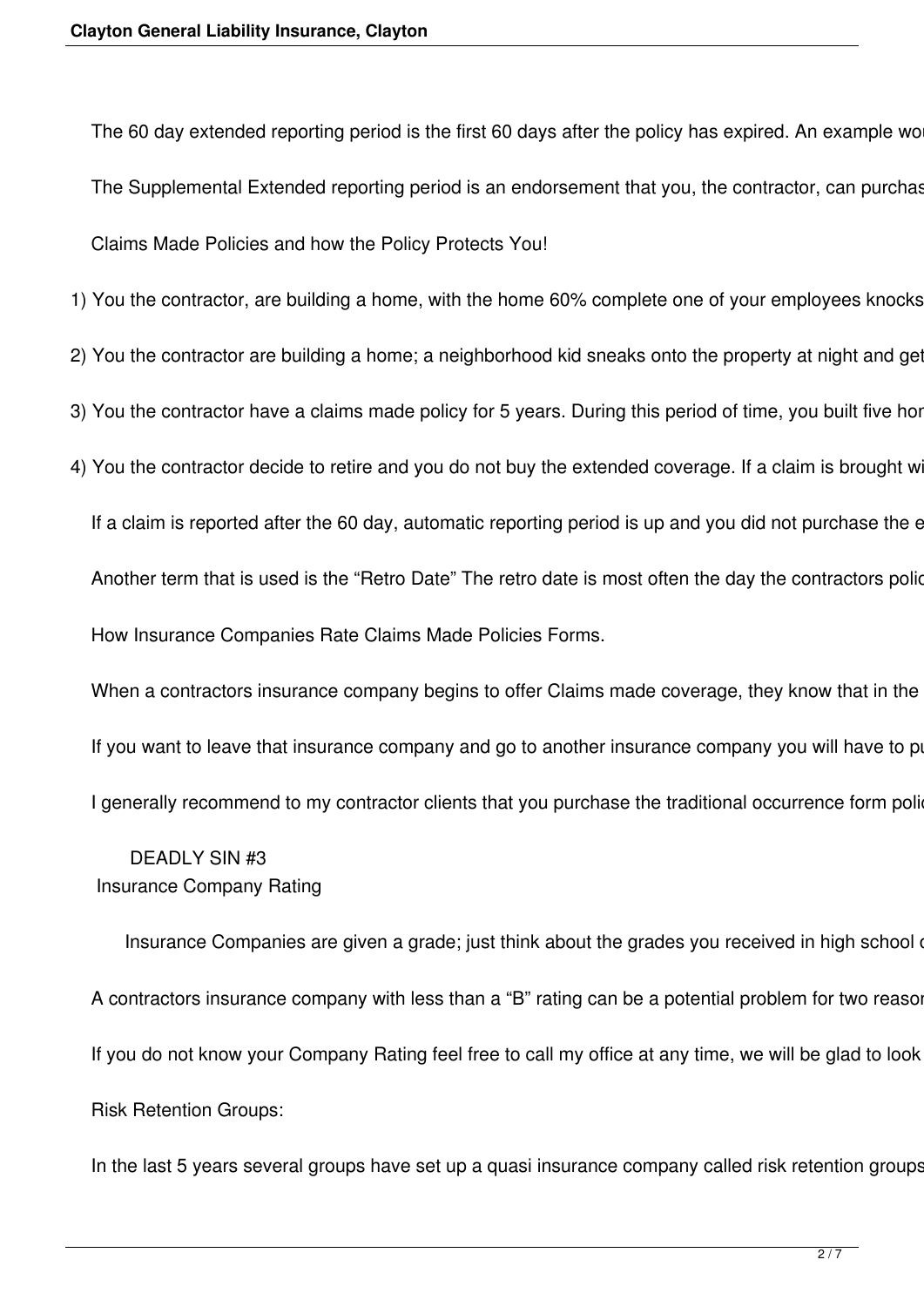#### DEADLY SIN #4 **Exclusions**

First off let's get one thing clear... All policies have exclusions. You hear terms like all risk, special form, comprehensive, full contain the are not mean there are no exclusions. There are no exclusions. There are no e In a contractors general liability policy all the exclusions are listed on the (Dec) front page of the policy In order to make sure you understand the exclusions, look at the form numbers on the front page and If you see a form number on the front of the policy but you cannot find that form in the contractors insection The exclusions are critical, when you get a proposal for contractors insurance the first thing you shou For instance, if you are a concrete contractor and you do house pads, if you have exclusion for found Look over this list and see what exclusion would apply to your operation.

DESIGNATED WORK Claims arising from any classification or class code not listed on the dec INDEPENDENT CONTRACCER Sarising out of: The acts or omissions of independent contractors wh ASBESTOS No Coverage for exposures to asbestos, asbestos fiber, or any material co PROFESSIONAL LIABILICM arising out of the rendering of or failure to render any professional state. Professional services include: The preparing, approving, or failing to prepare or approve. Maps, shop Construction Management Gerriors fessional Liability

CONTRACTORS WARRANEY means that if you hire sub contractors, you must get a certificate of in FORMALDEHYDE Claims arising directly or indirectly out of formaldehyde whether or not the X, C, U Explosion, collapses, and underground. Not a good exclusion for Grading,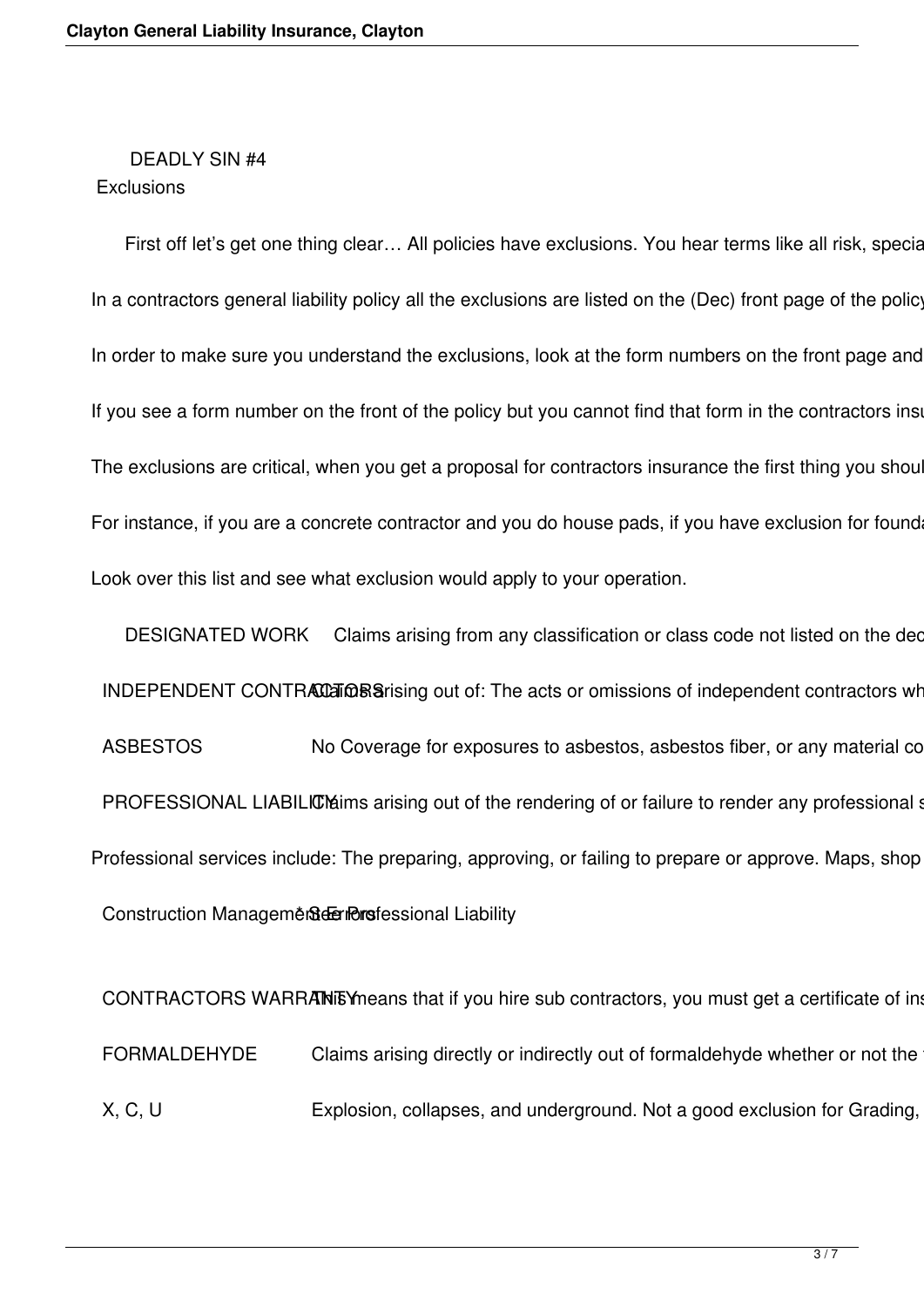# CLAIMS IN PROGRESS

\* See Prior Claims

KNOWN LOSSES \* See Prior Claims

ROOFING Some roofing exclusions are plain and simple. NO ROOFING. Some are n

DEMOLITION

Plain and Simple, No demolition.

YEAR 2000

Computer failure to recognize the year 2000.

SUBSIDENCE Insurance does not apply to any liability arising out of Landslide, Mud Flow

LEAD Claims arising out of the actual or alleged presence or actual, alleged or th

EARTH MOVEMENT

\* See subsidence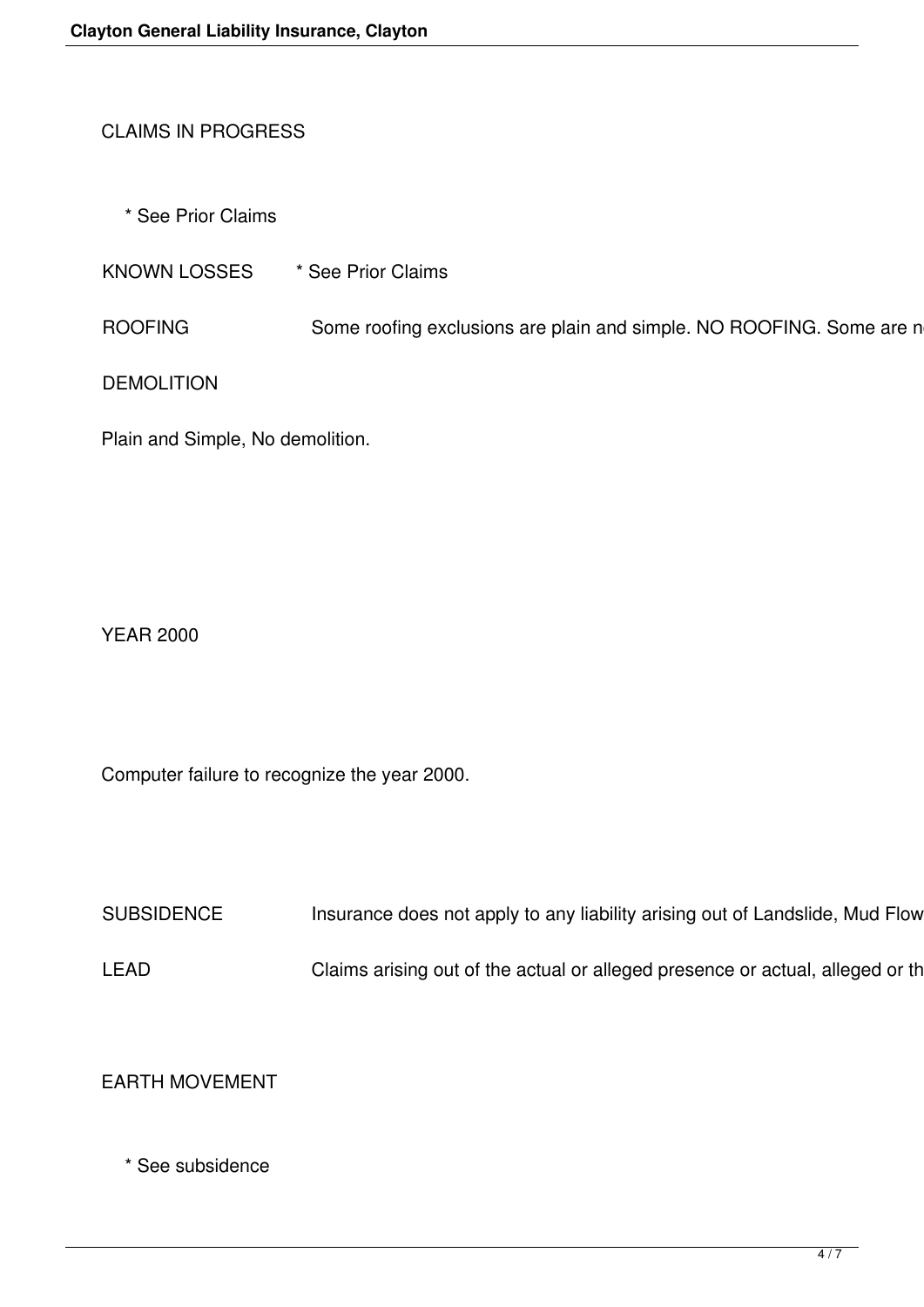NUCLEAR

\* Self Explanatory

# MULTI UNIT RESIDENTIAL

Any work in connection with the pre-construction, construction, post-construction, reconstruction

CONDOS No condos

- TOWNHOUSES No townhouses
- APARTMENTS No apartments

#### EMPLOYMENT RELATED PRACTICES

Refusal to employ, wrongful termination, Coercion, demotion, evaluation, reassignment, discipli

PRIOR CLAIMS Claims that are in progress prior to the commencement of this policy.

PESTICIDE, HERBICIDENNING FUNICIDE EXCLUSION Not accept contractor.

Prior ACTS This is a very severe exclusion. This says that any work you did prior to the

Exterior insulation and

finish system Exterior insulation and Finish system means the design, manufacture, constr

Pool Pop Up The elevation of swimming pool due to high water table.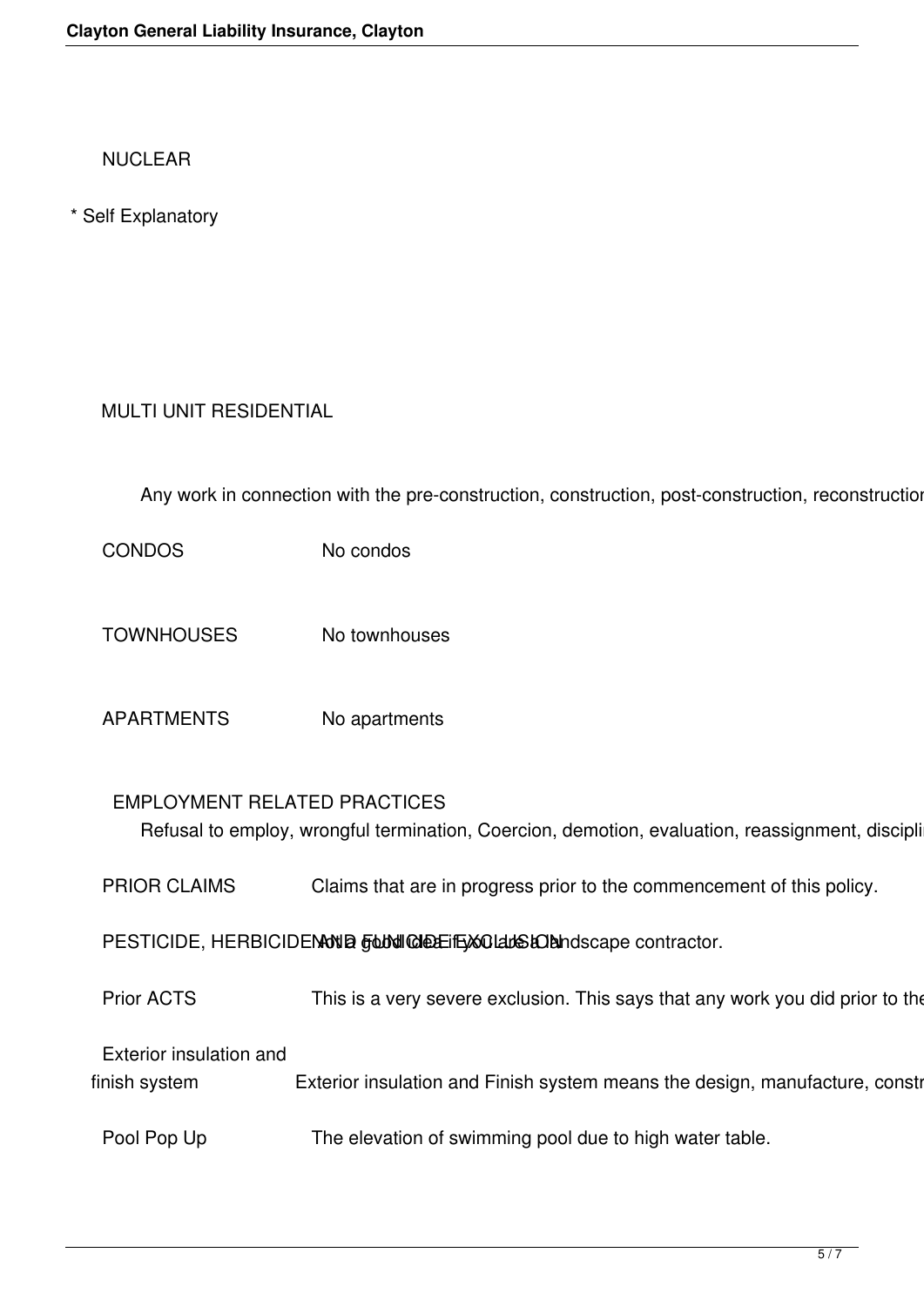FOUNDATION WORK Claims arising our of foundation work, including but not limited to the desig DEADLY SIN #5 ??? Title Needed ???

Certificates of contractors insurance what do they do and why do you need to provide them to ge

1) Make sure the effective date of the contractors insurance policy is current. You would be surprised ho

2) Check the contractors insurance company name, listen a lot of companies no longer insure contrac

Contractors Additional Insured's: Many Certificates of Insurance show additional contract wording or e

- Additional Insured Endorsement (CG2018 11/85) when is an additional insured endorsemen
	-

Primary Endorsements - along with the above A

Waiver of Subrogation – Another endorsement th

 DEADLY SIN #6 **Subcontractors** This is potentially a killer

I have seen dozens of construction companies go out of business on this subject alone within the When you hire a subcoetracabilitiquid winds uf angend he must barry the senered ratits at iliability bility as What happens if your serior at this bibity does rand earlier problem arises when your general liability compa I can hear you now...It is unatrized configurative, that this winy the know drove it over tast. Let's look at the insurance But the costs to you do not stop at the price of your contractors insurance. The state of California may Now you know why I call it the Best friend or the someone you were Trying to help out killer. You feel

 DEADLY SIN #7 Admitted vs. Non-Admitted Companies